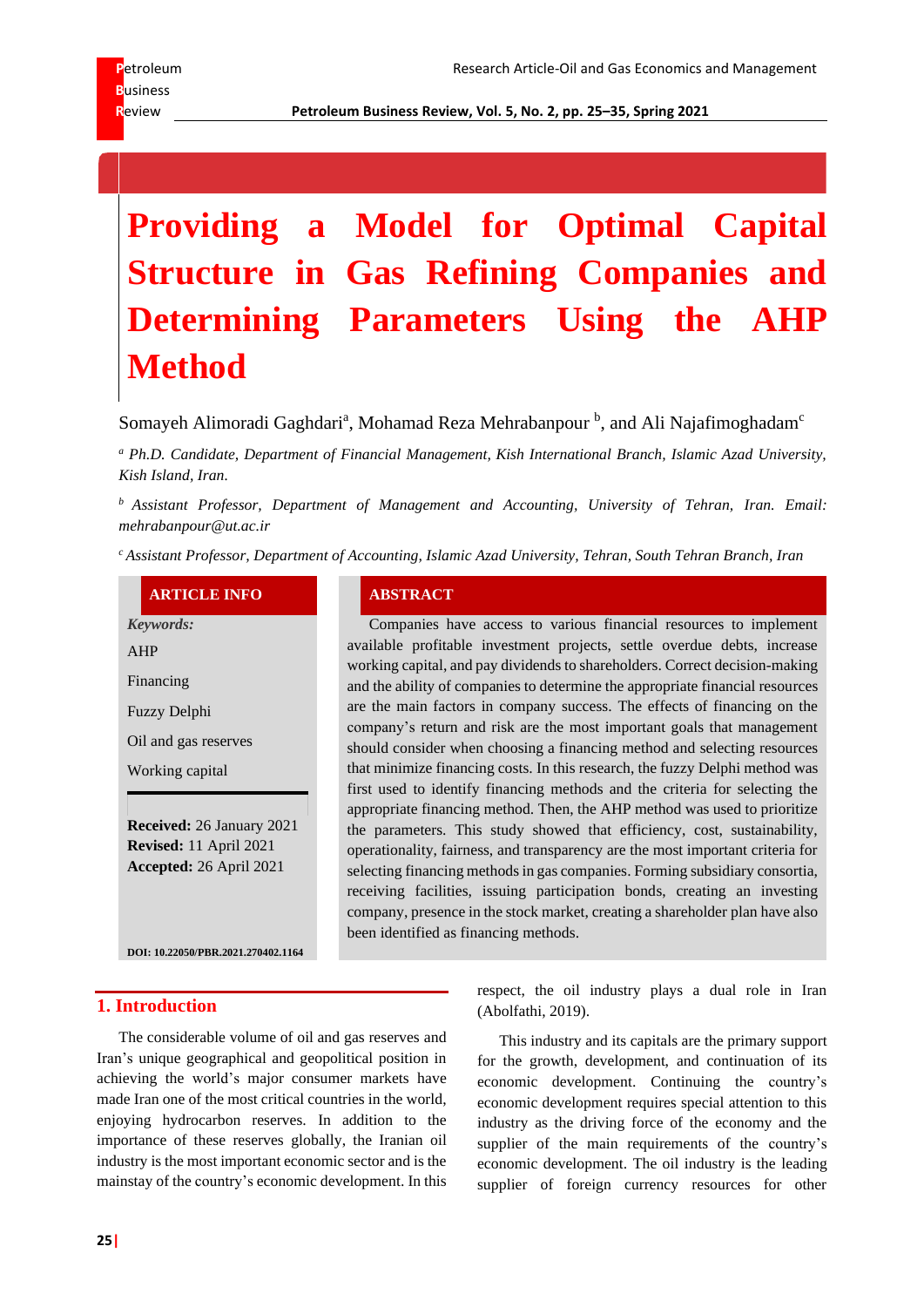**P**etroleum **B**usiness **R**eview

economic sectors and the most critical sector needing investment. This industry is also the maximum economic advantage of the country in attracting financial resources (Bhardwaj, 2018).

At the same time, upstream oil and gas projects have two features. On the one hand, they generally have high economic returns, and on the other hand, due to the risk and uncertainty in the technical and economic parameters affecting the project efficiency, they have a high risk. The simultaneous existence of these features and the variety of investment opportunities and limited financial resources necessitate the management of financial resources and their optimal allocation (Gao, 2017).

The development of the oil industry requires heavy financial resources, and this need doubly indicates its effects in the context of international sanctions. In planning and the strategy of creating and developing production capacities from hydrocarbon resources in the upstream sector, creating and developing refining and distribution capacities, and creating added value in the downstream sectors, paying attention to the optimal amount of resources required in this sector is very important. Of course, this does not mean strengthening the economy's dependence on oil. Instead, it is a good ground for a gradual and targeted reduction of dependence on oil through the development of all economic sectors, including the oil industry as the leading economic advantage through the resources of oil revenues (Hanna, 2017).

On the other hand, the issue of joint oil and gas resources and fields between Iran and the countries of the southern Persian Gulf is of great importance (Mu, Wang, Yang, 2017).

Restrictions on access to domestic and international financial resources (mainly due to international sanctions and pressures), the increase in the capital costs of oil industry projects due to the sharp rise in the world prices in recent years, the reduction of the revenue share of the National Iranian Oil Company from the value of crude oil production and consequently the impossibility of using it in its development projects, and the legal issues in the country in the oil and gas sector have all made it possible to use only financing and cross-selling methods to use foreign capitals, highlighting the necessity of innovation in the field of oil and gas financing (Barison, 2020).

The Bank for International Settlement introduced three changes and innovations in the financial markets as the most influential factors influencing the market. These three innovations increase liquidity, transfer risk (price and credit), and generate revenue (from credits and stocks). Marketability, transferability, and liquidity increase liquidity by increasing the options available to market participants. Financial derivatives make markets more complete, increase social benefits, and reduce the transaction costs in the capital market. Financial development and innovations will positively impact economic growth in the long run (Kutzker, 2017; Salim, 2019).

The secondary markets in the Islamic financial system have not yet been developed. The lack of efficient secondary markets and liquidity in Islamic financial markets indirectly limit investors in choosing the complete structures. Due to the lack of liquidity, Islamic bankers cannot quickly expand their portfolio in the capital market and suffice with few opportunities to diversify the portfolio. Therefore, there is a fundamental need for fast cash instruments to meet the needs of investors looking for floating portfolios with minimal cost and those looking for long-term and medium-term maturity structures (Alan, 2018).

Risk management products for Islamic financial markets are still foreign, which does not mean that Islam does not recognize the need for risk management, but this is due to the little research done in this field. Indeed, Islam has a heavier duty for carefully identifying and sharing risk. The further growth of Islamic financial markets depends mainly on developing secondary markets and introducing innovative products to increase liquidity and risk management (Klasa et al., 2018).

One of the tools used to investigate, analyze, and evaluate financial instruments and contracts is agency theory. The opportunities and problems in the studied Sukuk can be extracted and evaluated using this theory. In recent years, many articles have addressed the issue of agency costs in various areas of the economy, including finance, and have made it operational (Ramalho, Rita, da Silva, 2018; Devereux, Maffini, Xing, 2018; Levine, Wu, 2020).

Financing is the application of economic principles and concepts in the decision-making of corporate management and solving their problems. This knowledge can be divided into three main parts: financial management, investment, and financial institutions. Project financing is a long-term borrowing method used in large projects based on financial engineering and borrowing against the cash flow generated by the project. It depends on a thorough and detailed evaluation of the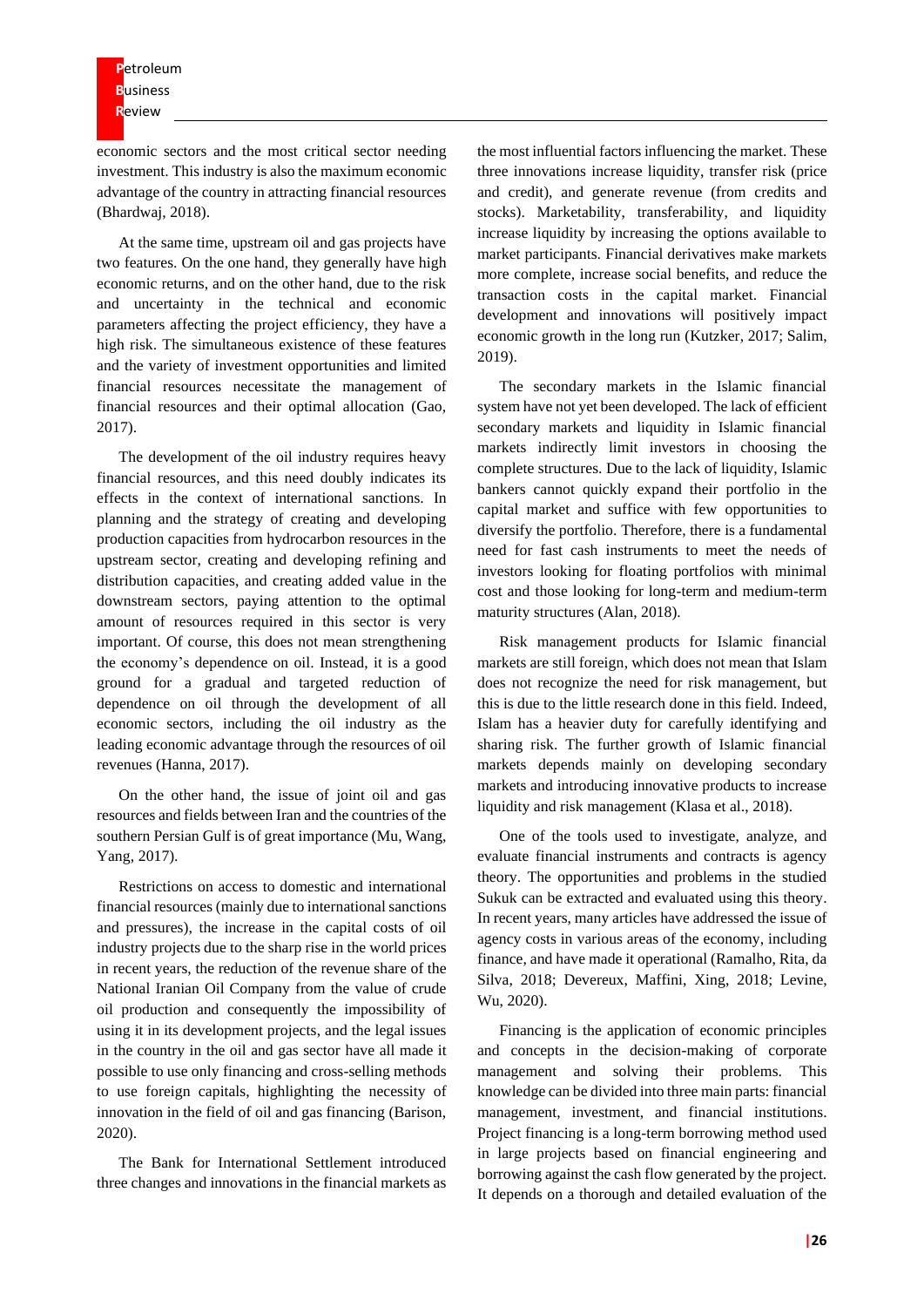

Volume 5, Issue 2

March 2021

risks of construction, operation, and revenue of the project, and how they are distributed among investors, lenders, and other partners through contracts between them or other arrangements between stakeholders (Williams, 2015).

It is necessary to know the capital structure of National Gas Company, including gas refining companies, to determine its financing methods. According to the general financing pattern, the company has attracted the necessary financial resources through two financing channels from inside and outside the company. As the National Iranian Gas Company is a state-owned company, a part of its resources are provided through the government budget and revenues from the sale of gas. Hence, out-of-company financing with different financing methods through debt (bank facilities and capital market debt securities) should achieve the minimum possible cost of capital to achieve a suitable combination of the capital structure apart from the company's internal resources (Antonczyk, Salzmann, 2014).

However, the equity sector of this company is not very flexible, and financing through shares (capital increase) will not be possible. As it is clear from the titles, no research has been done on providing a suitable model for the optimal structure of capital using the domestic financial markets, and in this regard, this research has a high level of innovation and knowledge. Further, due to the insufficiency of financial resources used by the National Gas Company in meeting the financial needs of the company, including energy efficiency projects, it should look for other financing methods through domestic financial markets, taking into account its costs, and the necessary solutions should be provided.

Prioritizing the provision of resources to optimize the capital structure includes internal and external resources. Therefore, according to the specific conditions of the industry, priority is given to attracting domestic resources, including bank loans and the use of financial derivatives.

The internal research done so far in the field of capital structure has been designed based on the existing methods and using the conditions and capacities of the stock market. The present research in this field primarily considers the capital structure and does not provide a comprehensive understanding of the innovative methods and patterns of financing from the internal resources. Therefore, the present study tries to provide a basis for the optimal identification of new investment methods by

comparing comprehensive features based on the domestic markets and existing vacancies to attract investors.

# **2. Background of the study**

Mollanazeri et al. (2017) conducted a study entitled "Success and failure of companies accepted in the Tehran Stock Exchange with a financing approach". The research results indicate that the success and failure of companies are affected by the financing methods, and the increase in the capital more than the bank loans affects the success of companies (Malanzari, Hejazi, 2019).

In a study of the revenue structure of the municipalities in developing countries, Di Angelo et al. (2015) show that property tax is the essential type of local tax, and more than 130 countries in the world receive some types of it. This tax can serve the broader goals of the local accountability and provide an effective relationship between the municipal services and their financial resources closer together (DeAngel, Stulz, 2015).

Cummins et al. (2016) investigated the long-term profitability of the Taiwanese banks and concluded that profitability and gaining profit are affected by the banking services, banks' employees, and other essential factors in increasing the banks' profitability (Cummins, Weiss, 2016).

Hardwave et al. (2018) conducted a study entitled "Electricity project financing mainly construction project structure (BOT) and long-term contracts" and considered only one infrastructure part: energy. Structurally, the financing of the electricity project mainly includes the structure of the construction project (BOT) and long-term contracts. The result of this research is that the tendency of the companies to use project financing is very high and statistically significant (Bhardwaj, 2018).

Barrison et al. (2020) conclude in a theoretical analysis that variable return schemes such as partnership contracts contrast to the conventional contracts with a fixed return of optimal beam. Of course, Khan also points out that this result depends very much on the availability of information in the economy, and therefore, when there are costs to information symmetry, the second optimal partnership agreement will be the beam (Barison, 2020). Ramalho et al. (2018) present an evaluation of financing through the Mudaraba contract using scenario analysis assuming information asymmetry and conclude that for a borrower, financing with a Mudaraba contract is preferable to financing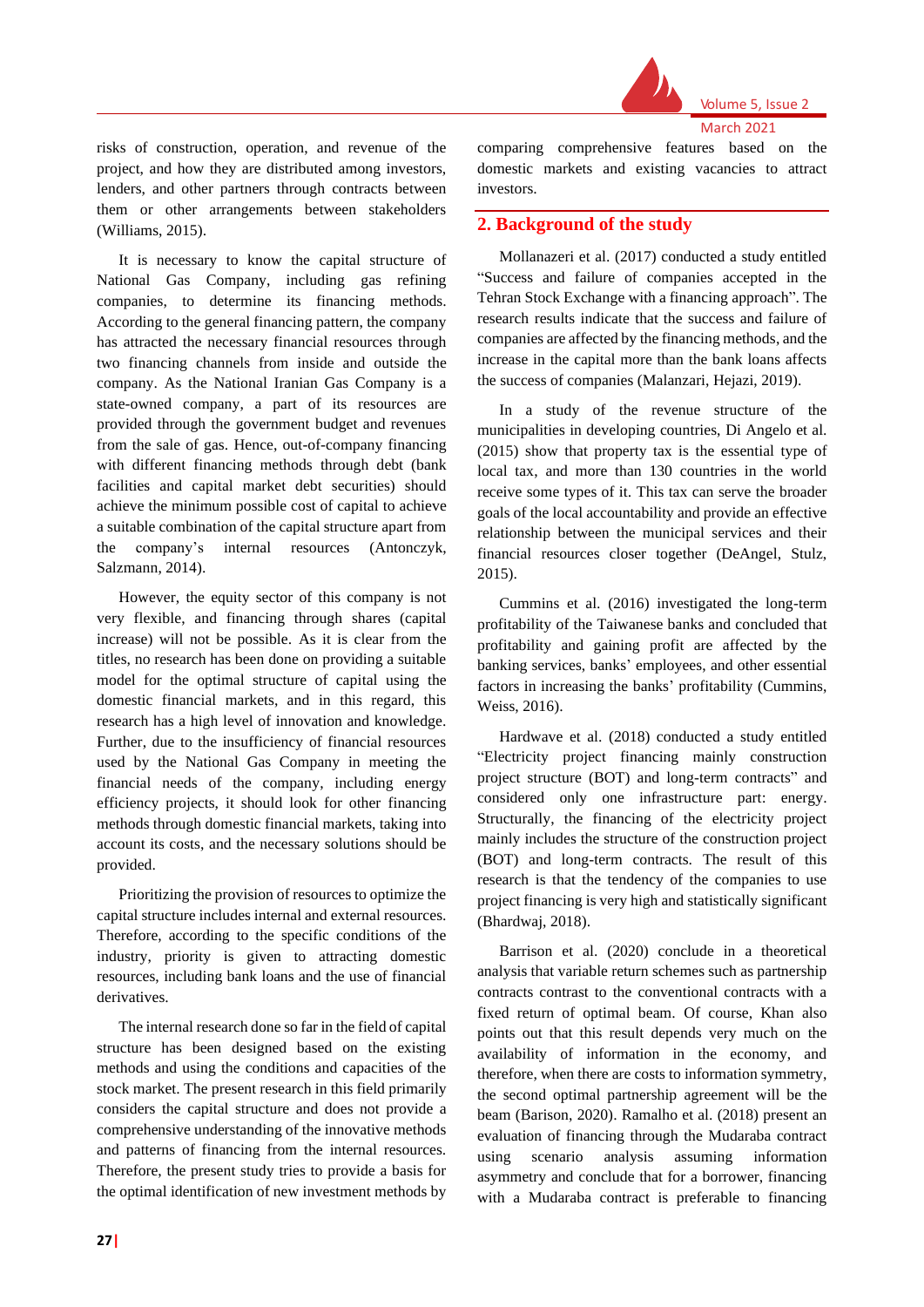through debt or stock in a risk-return analysis framework. For the investor facing three options, the Mudaraba contract is the most unfavorable (Ramalho, Rita, da Silva, 2018).

According to the presented research background indicating the lack of existing studies and an optimal model for financing gas refining companies, this work is knowledge-based and, in this regard, is innovative.

# **3. Methodology**

The research method is mixed and quantitative, and qualitative methods have been used simultaneously. In this research, the status of each variable in the statistical population is stated. Therefore, this research is descriptive. Due to the use of the questionnaire, the research can be considered a survey, and as this research is applicable, it is applied research.

#### **3.1. Research execution algorithm**

This research uses the Delphi method to identify financing methods. Then, the hierarchical analysis is used to determine the priorities, and after determining these weights, we prioritize the proposed options through the AHP method. Figure 1 shows the stages of doing the research and the Delphi method.



In explaining the stages of research implementation, the following issues are raised:

1- Designing a primary questionnaire tool to determine the criteria for comparison with the cooperation and guidance of respected supervisors, advisors, and other experts and collecting information. According to the hierarchical model, a pairwise comparison questionnaire is designed in this section. Each option is compared in pairs in the paired questionnaire based on the components selected in the previous section.

2- Distributing the questionnaire. In this section, according to the purpose of the research, 30

questionnaires are distributed among experts in the statistical population. Before distributing the questionnaire, the researcher tries to give a detailed distribution of the data with the questionnaire matrix. Experts should inform individuals about the exact way of completing the questionnaire.

#### **3.2. Executive research model**

The conceptual model of this research is presented in Figure 3. The conceptual model of this research is presented using the control group method with the opinions of 10 experts and thinkers of the National Gas Company using focus groups as one of the methods of qualitative studies. The first series shows the purpose of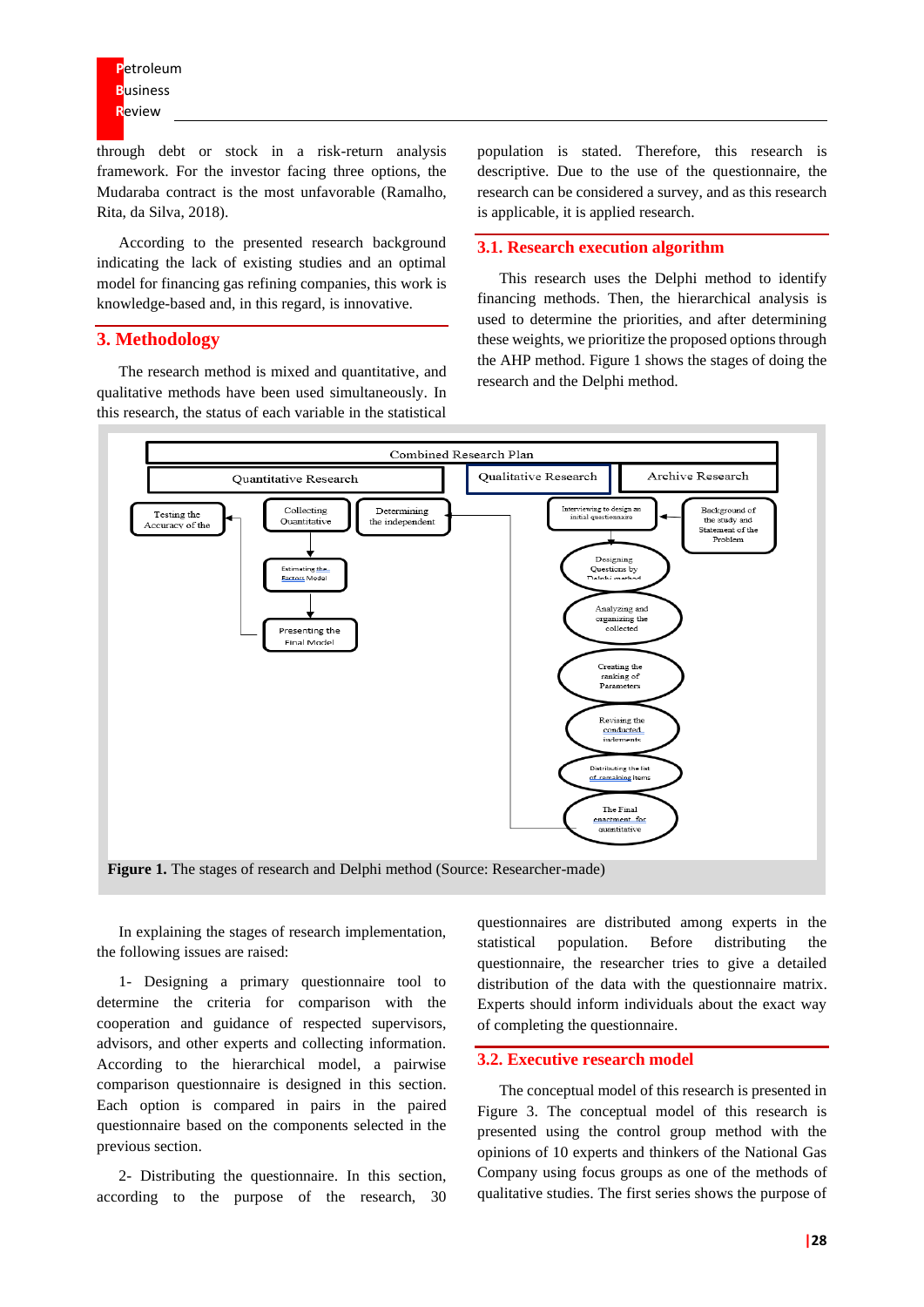

Volume 5, Issue 2 March 2021

the research, and the second series shows the comparative factors; the third series shows the options being evaluated. Capabilities, it will be essential to note that many facts have not yet been revealed to researchers in this field. Now, it appears that the importance and necessity of this study become more evident by recognizing the factors affecting the promotion of dynamic capabilities to achieve a variety of dynamic capabilities following the chain environment and strategic requirements in supply chain management for gaining competitive advantages over competitors.



The statistical population of this research is all knowledgeable managers and employees in finance. The selected experts must meet the following requirements:

- Have a relevant field of activity;
- Have at least one year of work experience;
- Be in direct contact with finance.

The size of the research population is 20 people.

In this research, the researchers, by referring to the professors and experts and using their opinions, have ensured the validity of measuring instruments in measuring the research variables. The compatibility rate of AHP questionnaires is used to confirm the reliability of the AHP questionnaire. If this rate is less than 0.1, the compatibility of the questionnaire is confirmed, and its data is reliable. The compatibility rate of the questionnaire is calculated to be 0.09, which is less than 0.1, indicating that the status of the questionnaire is appropriate.

3- Forming a matrix of pairwise comparisons using the respondents' opinions.

4- Entering the matrix of pairwise comparisons in the form of respondents' opinions in the software

environment of hierarchical analysis and software execution.

5- Determining the status of the adaptation rate of research tools.

6- Forming the TOPSIS decision matrix.

7- Scaling the decision matrix using the softening method.

8- Multiplication of weights obtained from the hierarchical analysis stage.

9- Determining distances from ideals.

10- Prioritizing different sections in the form of options.

11- Presenting research results and practical suggestions according to the obtained results.

Considering that the research conducted with AHP is not based on statistical analysis, there is no need to determine the population and statistical sample in a specific sense. Cochran's sampling formula (Equation (1)) was used to determine the number of samples.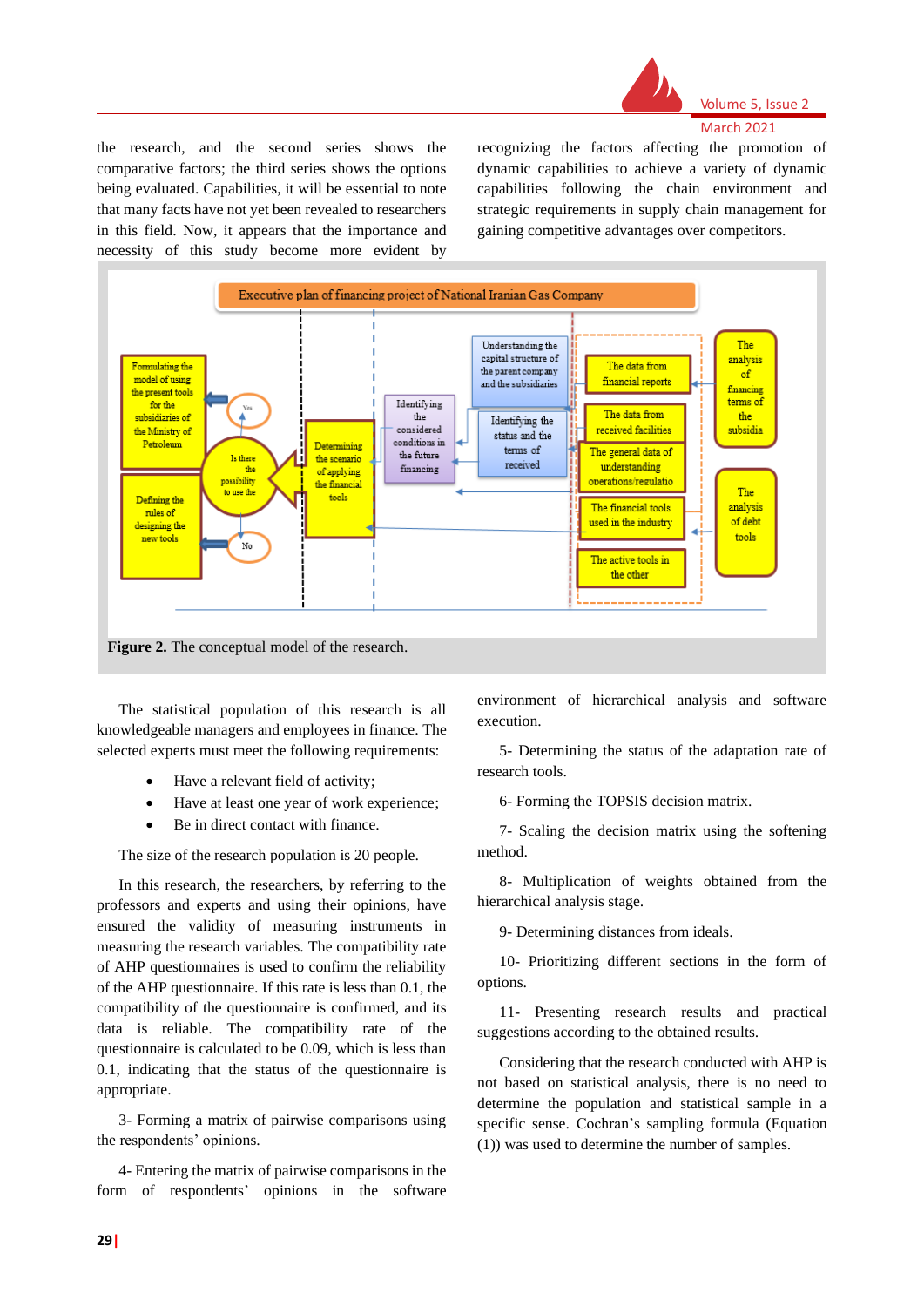$$
n = \frac{\frac{z^2pd}{xd^2}}{1 + \frac{1}{N}(\frac{z^2pq}{xd^2} - 1)}
$$
(1)

According to this formula and the number of 20 persons in the research population, the sample size





Figure 3 demonstrates that the compatibility rate of the questionnaire is calculated at 0.09, which is smaller than the criterion of 0.1, indicating that the questionnaire status is appropriate.

# **4. Data analysis**

#### **4.1. Descriptive statistics**

Most of the subjects are men, and 85% of the total sample are examined in this group. Women make up only 15% of the sample population, and 50% of the subjects are in the master's group. Further, 40% have a bachelor's degree, and 10% have a doctoral degree. Moreover, 45% of the people who make up the majority

of the sample group are middle-aged people between 30 to 50 years old, and 35% of people are under 30 years old; finally, 20% are over 50 years old. This age group is the lowest in the age component.

#### **4.2. Fuzzy Delphi**

#### **Step 1: distributing the initial questionnaire**

As the different characteristics of people affect their mental interpretations of the qualitative variables, the experts have answered the questions with the same mentality by defining the range of qualitative variables.

These variables are defined as fuzzy triangular numbers according to Table 1 and Figure 4.





**Table 1.** Triangular fuzzy numbers of verbal variables.

| <b>Verbal variables</b> | <b>Triangular fuzzy number</b> | <b>Defined fuzzy number</b> |
|-------------------------|--------------------------------|-----------------------------|
| Strongly agree          | (0,0.25,1)                     | (0.9375)                    |
| Agree                   | (0.15, 0.15, 0.75)             | (0.75)                      |
| Have no opinion         | (0.25, 0.25, 0.5)              | (0.5)                       |
| Disagree                | (0.15, 0.15, 0.25)             | (0.25)                      |
| Strongly disagree       | (0.25, 0, 0)                   | (0.0625)                    |

equals 20 persons. Therefore, the census method has been used to distribute the research tools. The compatibility rate of AHP questionnaires is used to confirm the reliability of the AHP questionnaire. If this rate is less than 0.1, the compatibility of the questionnaire is confirmed, and its data are reliable.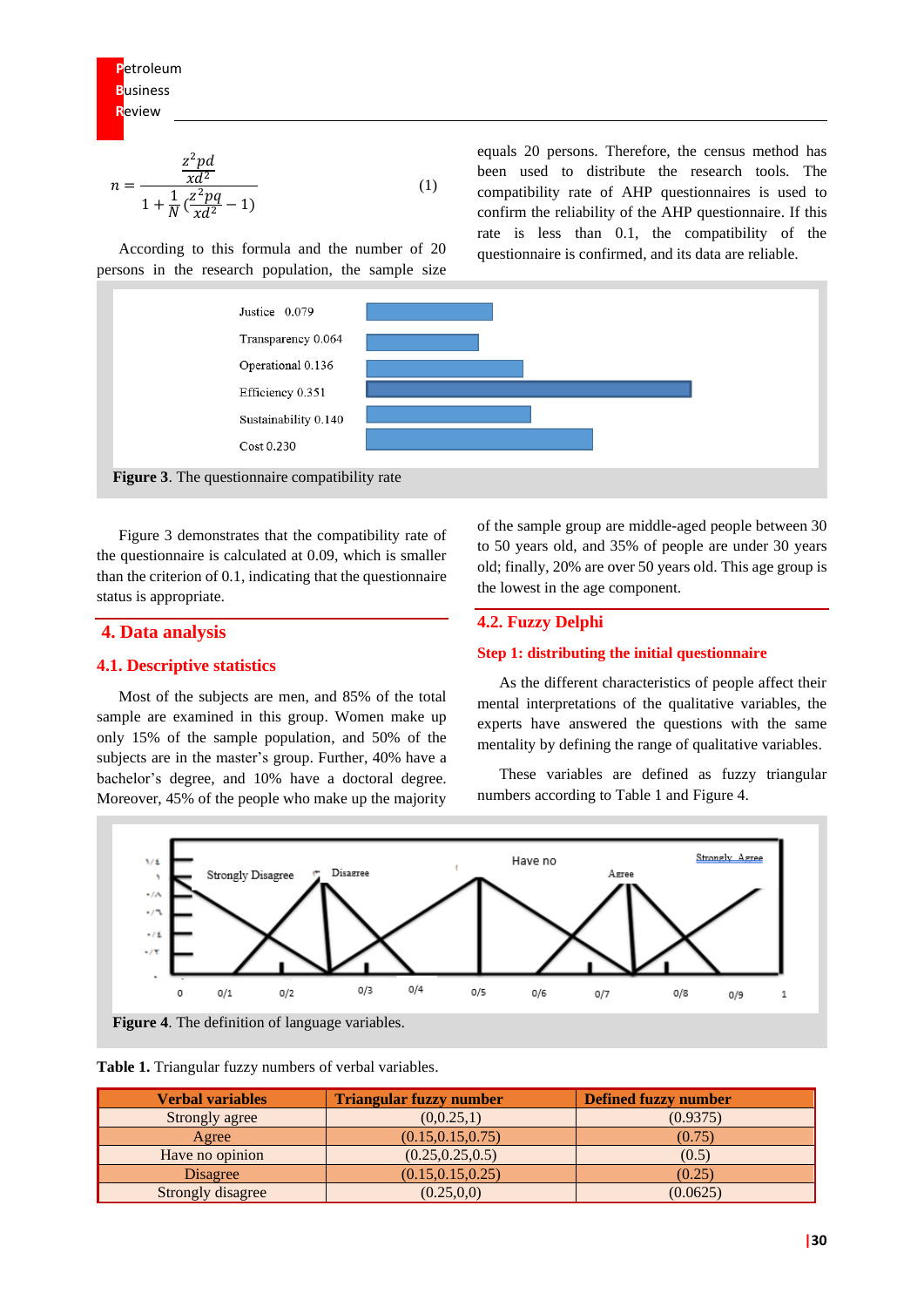

In the table above, the actual fuzzy numbers are calculated using the Minkowski formula as follows:

$$
X = m + (B - a)/4 \tag{1}
$$

According to the results of this table, the fuzzy mean of each component is calculated according to the following equations:

$$
A_i = (a_1^i, a_2^i, a_3^i)
$$
 (2)

*i* = 1, 2, 3, …, *n*

$$
A_{ave} = (m_1, m_2, m_3)
$$
  
=  $(\frac{1}{n}\sum_{i=1}^{n} a_1^i, \frac{1}{n}\sum_{i=1}^{n} a_2^i, \frac{1}{n}\sum_{i=1}^{n} a_3^i)$  (3)

In this regard,  $A_i$  represents the expert viewpoint of  $i$ and Aave is the average viewpoint of the experts. The results of these calculations are presented in Table 5:

**Table 2**. Calculating the average opinion of experts obtained from the first survey.

| <b>Factor</b>                                      | m    | $\alpha$ | $\beta$ | <b>De-fuzzy mean</b> |
|----------------------------------------------------|------|----------|---------|----------------------|
| Financing criteria                                 |      |          |         |                      |
| Financing cost                                     | 0.89 | 0.21     | 0.07    | 0.85                 |
| The stability of financing method                  | 0.83 | 0.20     | 0.10    | 0.80                 |
| The efficiency of financing method                 | 0.80 | 0.23     | 0.11    | 0.77                 |
| Operational financing method                       | 0.76 | 0.23     | 0.13    | 0.74                 |
| Financing transparency                             | 0.85 | 0.21     | 0.09    | 0.82                 |
| Justice in the distribution of financial resources | 0.88 | 0.22     | 0.07    | 0.84                 |
| The methods of financing                           |      |          |         |                      |
| <b>Receiving facilities</b>                        | 0.84 | 0.20     | 0.10    | 0.81                 |
| The formation of sub-consortia                     | 0.75 | 0.23     | 0.03    | 0.72                 |
| Creating a project as a project shareholder        | 0.95 | 0.23     | 0.03    | 0.90                 |
| Creating investment companies                      | 0.61 | 0.23     | 0.20    | 0.61                 |
| The issuance of participation bonds                | 0.95 | 0.24     | 0.03    | 0.90                 |
| Attracting foreign capital                         | 0.96 | 0.24     | 0.02    | 091                  |
| Presence in the securities market                  | 0.88 | 0.23     | 0.07    | 0.83                 |

In the table above, the triangular fuzzy mean is calculated using Equation (2) and is de-fuzzed using the Minkowski formula (Equation (1)). The obtained actual mean indicates the intensity of experts' agreement with each component of the conceptual research model.

### **Step 2: distributing the second version of the questionnaire**

In this stage, after showing the results of the first questionnaire for each person, the elites were informed about the initial results of each question and the general answers of the people. Then, the second questionnaire was presented to the people. The fuzzy results of the studied options are also listed in Table 3:

| <b>Factor</b>                                      | m    | $\alpha$ | ß    | De-fuzzy mean |
|----------------------------------------------------|------|----------|------|---------------|
| Financing criteria                                 |      |          |      |               |
| Financing cost                                     | 0.96 | 0.24     | 0.02 | 0.91          |
| The stability of financing method                  | 0.94 | 0.24     | 0.04 | 0.89          |
| The efficiency of financing method                 | 0.93 | 0.24     | 0.04 | 0.88          |
| <b>Operational financing method</b>                | 0.94 | 0.24     | 0.04 | 0.89          |
| Financing transparency                             | 0.95 | 0.24     | 0.03 | 0.9           |
| Justice in the distribution of financial resources | 0.93 | 0.23     | 0.04 | 0.88          |

**Table 3.** Calculating the average of experts' responses.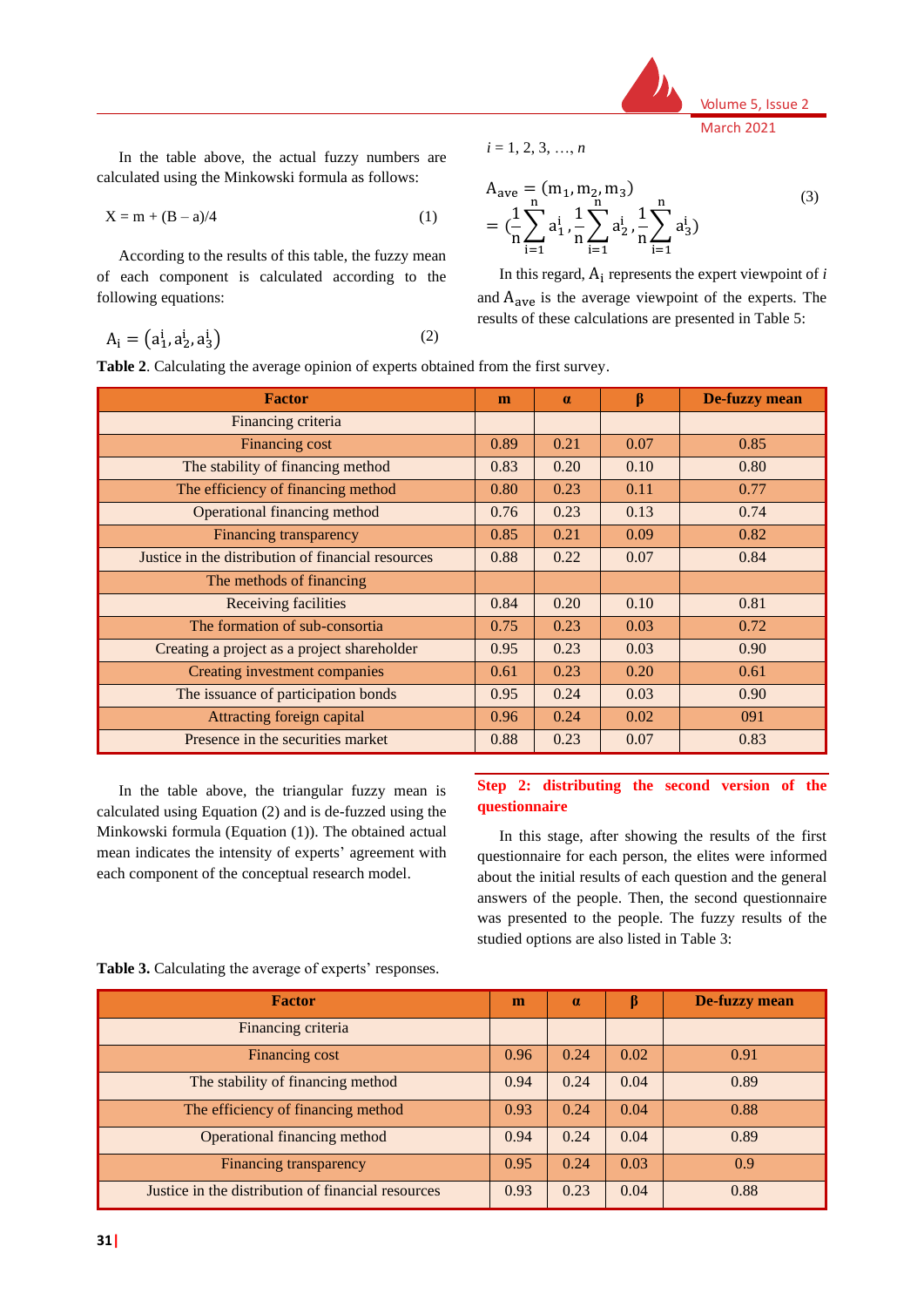| <b>Factor</b>                               | m    | $\alpha$ | β    | De-fuzzy mean |
|---------------------------------------------|------|----------|------|---------------|
| The methods of financing                    |      |          |      |               |
| Receiving facilities                        | 0.96 | 0.25     | 0.02 | 0.91          |
| The formation of sub-consortia              | 0.98 | 0.24     | 0.02 | 0.92          |
| Creating a project as a project shareholder | 0.98 | 0.24     | 0.02 | 0.92          |
| Creating investment companies               | 0.94 | 0.24     | 0.04 | 0.89          |
| The issuance of participation bonds         | 0.99 | 0.25     | 0.01 | 0.093         |
| <b>Attracting foreign capital</b>           | 0.99 | 0.25     | 0.01 | 0.93          |
| <b>Presence in the securities market</b>    | 0.95 | 0.24     | 0.03 | 0.9           |

According to the views presented in the first stage and its comparison with the results of this stage, if the difference between the two stages is less than the toosmall threshold, then the poll process stops.

 $S(A_{m2},A_{m1}) =$ 1  $\frac{1}{3}$ [(a<sub>m21</sub> + a<sub>m22</sub> + a<sub>m23</sub>)  $-(a_{m11} + a_{m12})$  $+ a<sub>m13</sub>$ ] (4)

The average difference between experts' opinions in the first and second groups can be calculated by considering the above formula. The difference between the first and second stages is presented in Table 4:

**Table 4.** The difference in the de-fuzzy mean.

| <b>Factors</b>                                     | The de-fuzzy<br>mean of the first<br>stage | The de-fuzzy<br>mean of the<br>second stage | <b>The difference</b><br>between the mean<br>of the two<br>populations |
|----------------------------------------------------|--------------------------------------------|---------------------------------------------|------------------------------------------------------------------------|
| Financing criteria                                 |                                            |                                             |                                                                        |
| Financing cost                                     | 0.91                                       | 0.85                                        | 0.06                                                                   |
| The stability of financing method                  | 0.89                                       | 0.80                                        | 0.09                                                                   |
| The efficiency of financing method                 | 0.88                                       | 0.77                                        | 0.11                                                                   |
| Operational financing method                       | 0.89                                       | 0.74                                        | 0.15                                                                   |
| <b>Financing transparency</b>                      | 0.90                                       | 0.82                                        | 0.08                                                                   |
| Justice in the distribution of financial resources | 0.88                                       | 0.84                                        | 0.04                                                                   |
| The methods of financing                           |                                            |                                             |                                                                        |
| Receiving facilities                               | 0.91                                       | 0.81                                        | 0.10                                                                   |
| The formation of sub-consortia                     | 0.92                                       | 0.90                                        | 0.02                                                                   |
| Creating a project as a project shareholder        | 0.92                                       | 0.90                                        | 0.02                                                                   |
| Creating investment companies                      | 0.89                                       | 0.61                                        | 0.28                                                                   |
| The issuance of participation bonds                | 0.93                                       | 0.90                                        | 0.03                                                                   |
| Attracting foreign capital                         | 0.93                                       | 0.91                                        | 0.02                                                                   |
| Presence in the securities market                  | 0.90                                       | 0.83                                        | 0.07                                                                   |

As the table above shows, the expert group members have reached a consensus in most components, and the rate of disagreement in the first and second steps has been less than the low threshold (0.1). Thus, the survey on the above components has stopped. Moreover, in the third survey, the remaining variables are examined.

**Step 3: Distributing the Third Version Questionnaire**

The fuzzy results of the studied options are also presented in Table 5.

According to Equation (4), the difference between the experts' average opinions in the first and second groups can be calculated. The difference between the first and second stages is presented in Table 6.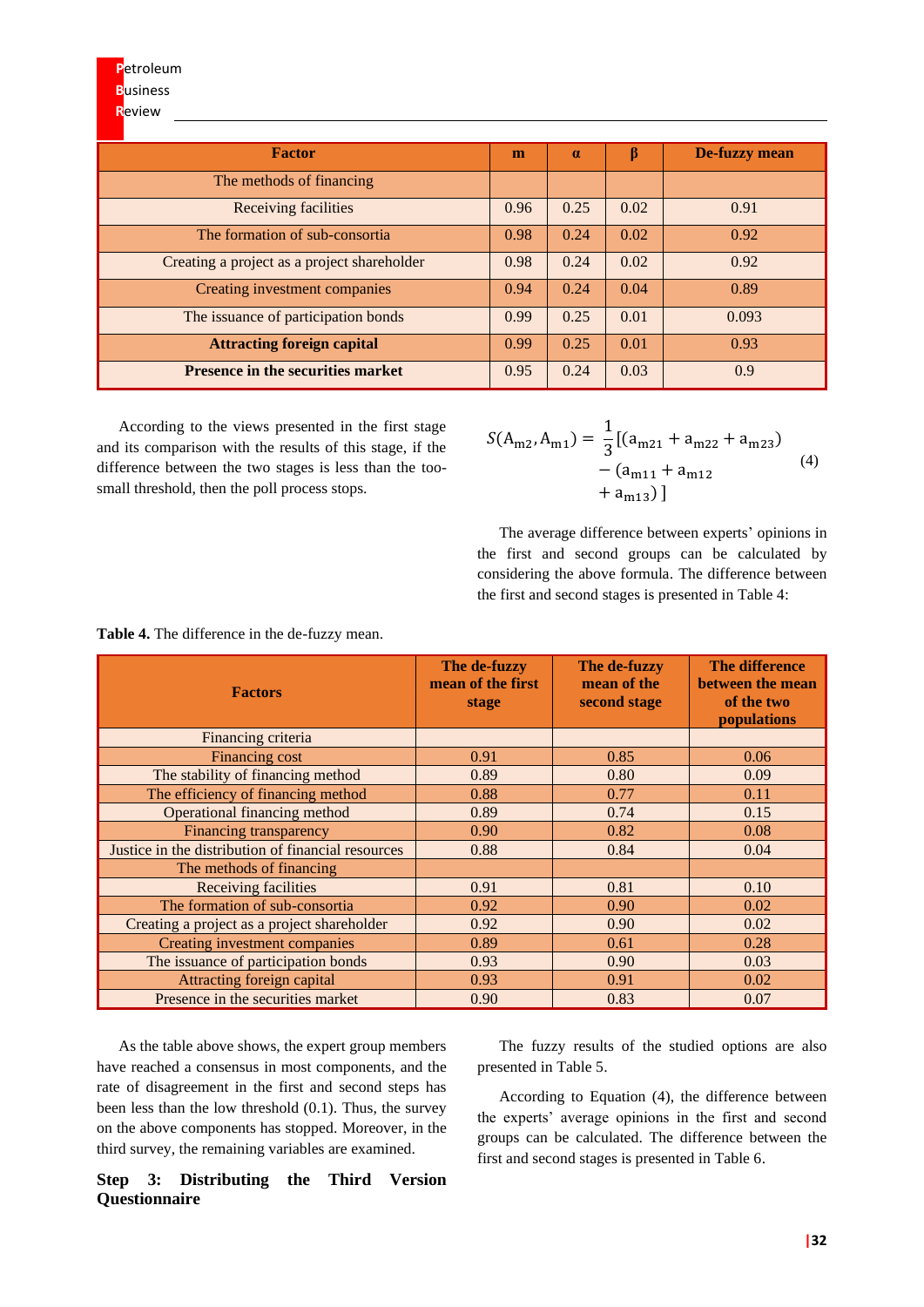

| <b>Factors</b>                     | m    | $\alpha$ |      | De-fuzzy mean |
|------------------------------------|------|----------|------|---------------|
| Financing criteria                 |      |          |      |               |
| The efficiency of financing method | 0.80 | 0.23     | 0.11 | 0.87          |
| Operational financing method       | 0.76 | 0.23     | 0.13 | 0.85          |
| The methods of financing           |      |          |      |               |
| <b>Receiving facilities</b>        | 0.84 | 0.20     | 0.10 | 0.84          |
| Creating investment companies      | 0.61 | 0.23     | 0.20 | 0.84          |

**Table 5.** Calculating the average response of experts.

**Table 6.** The difference in the de-fuzzy mean.

| <b>Factors</b>                     | The me-fuzzy mean<br>of the second stage | The de-fuzzy mean<br>of the third stage | <b>The difference</b><br>between the mean of<br>the two communities |
|------------------------------------|------------------------------------------|-----------------------------------------|---------------------------------------------------------------------|
| Financing criteria                 |                                          |                                         |                                                                     |
| The efficiency of financing method | 0.88                                     | 0.87                                    | 0.01                                                                |
| Operational financing method       | 0.89                                     | 0.85                                    | 0.04                                                                |
| The methods of financing           |                                          |                                         |                                                                     |
| Receiving facilities               | 0.91                                     | 0.84                                    | 0.07                                                                |
| Creating investment companies      | 0.89                                     | 0.84                                    | 0.05                                                                |

As the table above shows, the expert group members have reached a consensus in all components, and the rate of disagreement in the first and second stages has been less than the low threshold (0.1). Thus, the survey on the above components stops.

# **4.3. Components ranking section with hierarchy**

# **a. Determining the weight of criteria**

Firstly, in this section, the matrix table of respondents' opinions about the importance of the **Table 7.** Matrix of people's opinions about the criteria under review.

**Justice Transparency Operational Efficiency Stability Cost** Justice | | 3.2 | 3.1 | 4.1 | 2.5 | 4.3  $Transpareney$   $2.2$   $2.3$   $3.2$   $3.3$ **operational** 2.2 1.3 2.2 Efficiency 3.4 3.1 Stability | 2.3 Cost

**Table 8.** Ranking of criteria according to AHP.

| <b>Option</b>                       | <b>Weight of indicators</b> | <b>Ranking</b> |
|-------------------------------------|-----------------------------|----------------|
| <b>Receiving facilities</b>         | 0.87                        |                |
| The formation of sub-consortia      | 0.93                        |                |
| Creating a plan as a shareholder    | 0.22                        |                |
| Creating investment companies       | 0.60                        |                |
| The issuance of participation bonds | 0.72                        |                |
| Attracting foreign capital          | 0.11                        |                |
| Presence in the securities market   | 0.33                        |                |

studied variables is presented. The results of the average opinions of the respondents are presented in Table 7.

Then, attempts are made to examine the weight of the first level criteria using EXPERT CHOICE software and the data obtained from the hierarchical analysis questionnaire.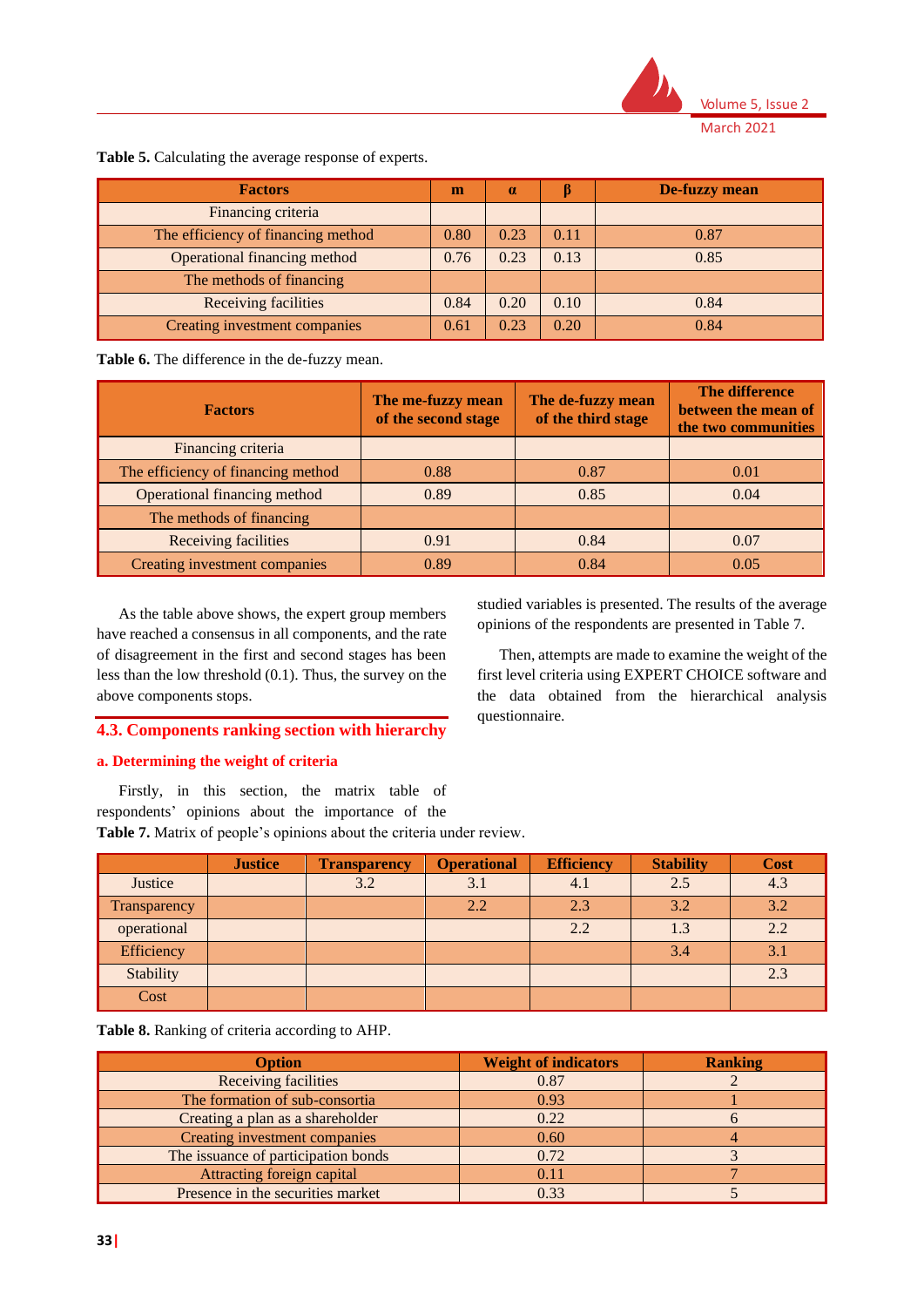**P**etroleum **B**usiness **R**eview

According to Table 8, it can be stated that among the methods of financing, the formation of subsidiary consortia (0.93), receiving facilities with weight (0.87), the issuance of participation bonds with weight (0.72), creating investment companies (0.60), presence in the securities market (0.33), creating a shareholder plan (0.22), and finally attracting foreign capital (0.11) had the highest priority in sequence among financing methods.

# **5. Conclusions**

The present study seeks to provide a model for optimal capital structure in the subsidiaries of the gas companies using the domestic financial markets. Based on the research findings, it was found that the factors of efficiency, cost, stability, operational, justice, and transparency have been the most important criteria for selecting financing methods in the subsidiaries of the Ministry of Petroleum. The formation of sub-consortia, receiving facilities, the issuance of participation bonds, creating investment companies, presence in the securities market, and creating a plan as a shareholder have been identified as financing methods. The results of this paper are in line with the research of Spitsin (2020), Codetzker (2017), DiAngelo (2015), Sean (2015), Alan (2018), and Barrison (2020).

As a result of identifying criteria and financing methods, it was found that the factors of efficiency, cost, sustainability, operational, justice, and transparency have been the most important criteria for selecting financing methods. The formation of sub-consortia, receiving facilities, the issuance of participation bonds, creating investment companies, presence in the securities market, creating a plan as a shareholder, and finally attracting foreign capital have been identified as financing methods. The results of this article are in line with the research of Spitsin (2020), Kutzker (2017), DeAngelo (2015), Synn (2015), Alan (2018), and Barison (2020).

The results of the criteria analysis showed that among the factors, the efficiency with a weight of 0.351, the cost with a weight of 0.230, sustainability with a weight of 0.140, operational with a weight of 0.136, justice with a weight of 0.079, and transparency with a weight of 0.064 have the highest and lowest weights in hierarchical analysis respectively. This section found that the efficiency of the financing method has been of great importance for the respondents. This study also showed that the transparency of the financing method in the surveyed companies to identify the appropriate financing

method has the least importance. The results of this article are in line with the research of Bhardwaj (2018), Ramalho (2018), Levine (2020), Cummins (2016), and Spitsin (2020).

The TOPSIS method has also been used to rank financing methods. The results of information analysis in this section showed that among the methods of financing, the formation of sub-consortia with a weight of 0.93, receiving facilities with a weight of 0.87, the issuance of participation bonds with a weight of 0.72, creating investment companies with a weight of 0.60, presence in the securities market with a weight of 0.33, creating a plan as a shareholder with a weight of 0.22, and finally attracting foreign capital with a weight of 0.00001 had the highest and lowest priority among the financing methods respectively. The results of this article are in line with the research of Gao (2017), Barison (2020), Salim (2019), and Sundaresan (2013).

# **References**

- Abolfathi, F., Hasheminejad, M, Ebrahimi, B., (2019), Review of financing methods for rail transport projects and provide executive solutions, The Six<sup>th</sup> Conference on Financial System Development In Iran.
- Alan, Y., & Gaur, V., (2018). Operational investment and capital structure under asset-based lending. Manufacturing & Service Operations Management, 20(4), 637–654.
- Antonczyk, R. C., & Salzmann, A. J. (2014). Overconfidence and optimism: the effect of national culture on capital structure. Research In International Business and Finance, 31, 132–151.
- Barison, A., (2020). IAG Company's optimal capital structure reached through a multi-objective genetic algorithm (Bachelor's Thesis, Università Ca'Foscari' Venezia).
- Bhardwaj, A. (2018). Financial leverage and firm's value: a study of capital structure of selected manufacturing sector firms in India.
- Cummins, J. D., & Weiss, M. A., (2016). Equity capital, internal capital markets, and optimal capital structure in the US Property-Casualty Insurance Industry. Annual Review of Financial Economics, 8, 121–153.
- Cunico, E., Cirani, C. B. S., Lopes, E. L., & Jabbour, C. J. C., (2017). Eco-Innovation and technological cooperation in cassava processing companies: